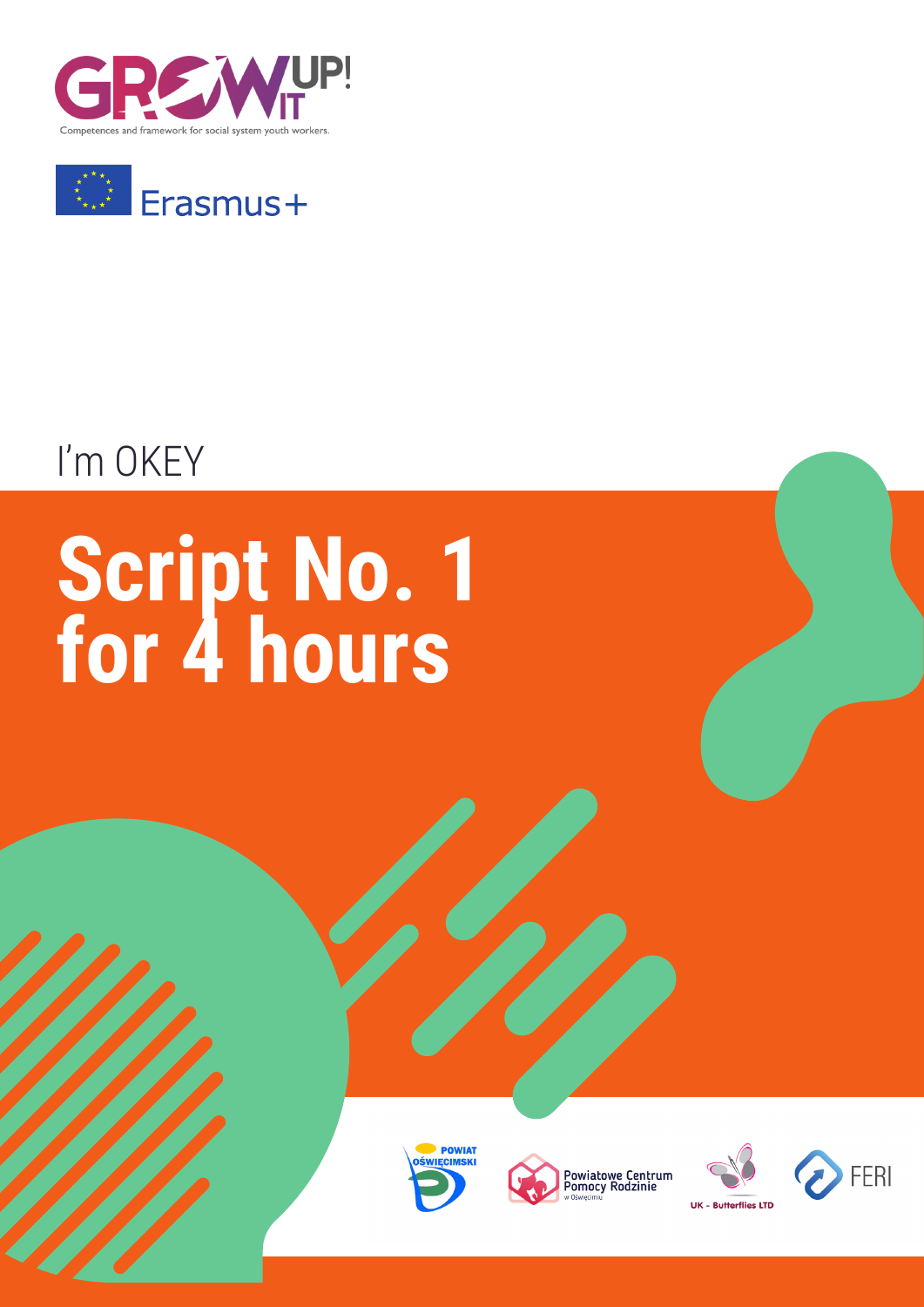

### Only in themselves everyone carries their treasure and there the source finds inspiration **Sokrates**

#### BE SMART method **Script No. 1 for 4 hours**

| $\bullet$<br>$\bullet$<br>$\bullet$<br>$\bullet$<br>$\bullet$<br>$\bullet$ | <b>I INFORMATION</b>   | Working methods | Duration of classes<br>Number of participants | Recipients of the classes<br>Materials needed for the meeting<br>Purpose of the workshop |           |           |                                                   |                                                   |           |           |           |                                                   |                                                   |           | $\bullet$ | $\bullet$<br>$\bullet$ | $\bullet$<br>$\bullet$<br>$\bullet$ | $\bullet$<br>$\bullet$ |
|----------------------------------------------------------------------------|------------------------|-----------------|-----------------------------------------------|------------------------------------------------------------------------------------------|-----------|-----------|---------------------------------------------------|---------------------------------------------------|-----------|-----------|-----------|---------------------------------------------------|---------------------------------------------------|-----------|-----------|------------------------|-------------------------------------|------------------------|
| $\bullet$                                                                  | <b>II INTRODUCTION</b> |                 |                                               | Introduction to the topic of classes                                                     |           |           |                                                   |                                                   |           |           |           |                                                   |                                                   |           | $\bullet$ | $\bullet$              | $\bullet$                           |                        |
| $\bullet$<br>$\bullet$<br>$\bullet$                                        |                        |                 | Establishing grup rules                       | Introduction of the trainer/trainer<br>Ice breaker: Group integration                    |           |           |                                                   |                                                   |           |           |           |                                                   |                                                   |           | $\bullet$ | $\bullet$              | $\bullet$                           |                        |
|                                                                            | <b>III MERITORITY</b>  |                 |                                               |                                                                                          |           |           |                                                   |                                                   |           |           |           |                                                   |                                                   |           | $\bullet$ | $\bullet$              | $\bullet$                           | $\bullet$              |
|                                                                            |                        |                 |                                               | IV CONCLUSION OF THE WORKSHOP                                                            |           |           |                                                   |                                                   |           |           |           |                                                   |                                                   |           |           | $\bullet$              | $\bullet$                           |                        |
|                                                                            | <b>V ANNEXES</b>       |                 |                                               |                                                                                          | $\bullet$ |           |                                                   |                                                   |           |           |           |                                                   |                                                   |           |           |                        | $\bullet$                           |                        |
|                                                                            |                        |                 | <b>VI EVALUATION SURVEY</b>                   |                                                                                          | $\bullet$ | $\bullet$ | $\bullet$                                         | $\bullet$                                         | $\bullet$ | $\bullet$ | $\bullet$ | $\bullet$                                         | $\begin{array}{c} \bullet \\ \bullet \end{array}$ | $\bullet$ | $\bullet$ | $\bullet$              | $\bullet$                           | $\bullet$              |
|                                                                            |                        |                 |                                               |                                                                                          | $\bullet$ | $\bullet$ | $\bullet$                                         | $\bullet$                                         | $\bullet$ | $\bullet$ | $\bullet$ | $\bullet$                                         | $\bullet$                                         | $\bullet$ | $\bullet$ | $\bullet$              | $\bullet$                           | $\bullet$              |
|                                                                            |                        | $\bullet$       | $\bullet$                                     | $\bullet$                                                                                | $\bullet$ | $\bullet$ | $\bullet$                                         | $\bullet$                                         | $\bullet$ | $\bullet$ | $\bullet$ | $\begin{array}{c} \bullet \\ \bullet \end{array}$ | $\bullet$                                         | $\bullet$ | $\bullet$ | $\bullet$              | $\bullet$                           | $\bullet$              |
|                                                                            |                        | $\blacksquare$  | $\bullet$                                     | $\bullet$                                                                                | $\bullet$ | $\bullet$ |                                                   |                                                   | ◠         | $\bullet$ | $\bullet$ | $\bullet$                                         | $\bullet$                                         | $\bullet$ |           |                        |                                     |                        |
|                                                                            | $\bullet$              | $\bullet$       | $\bullet$                                     | $\bullet$                                                                                | $\bullet$ | $\bullet$ | $\bullet$                                         | $\bullet$                                         | $\bullet$ | $\bullet$ | $\bullet$ | $\bullet$                                         | $\bullet$                                         | $\bullet$ | $\bullet$ | $\bullet$              |                                     |                        |
|                                                                            | $\bullet$              | $\bullet$       | $\bullet$                                     | $\bullet$                                                                                | $\bullet$ | $\bullet$ | $\begin{array}{c} \bullet \\ \bullet \end{array}$ | $\begin{array}{c} \bullet \\ \bullet \end{array}$ | $\bullet$ | $\bullet$ | $\bullet$ | $\bullet$                                         | $\bullet$                                         | $\bullet$ | $\bullet$ |                        |                                     |                        |
|                                                                            |                        | $\bullet$       | $\bullet$                                     | $\bullet$                                                                                | $\bullet$ | $\bullet$ | $\bullet$                                         |                                                   |           |           | $\bullet$ | $\bullet$                                         | $\bullet$                                         | $\bullet$ |           |                        |                                     |                        |
|                                                                            | $\bullet$              | $\bullet$       | $\bigcirc$                                    | $\bullet$                                                                                | $\bullet$ | $\bullet$ | $\bullet$                                         | $\bullet$                                         | $\bullet$ | $\bullet$ | $\bullet$ | $\bullet$                                         | $\bullet$                                         |           |           |                        |                                     |                        |
|                                                                            |                        |                 |                                               |                                                                                          |           |           |                                                   |                                                   |           |           |           |                                                   |                                                   |           |           |                        |                                     |                        |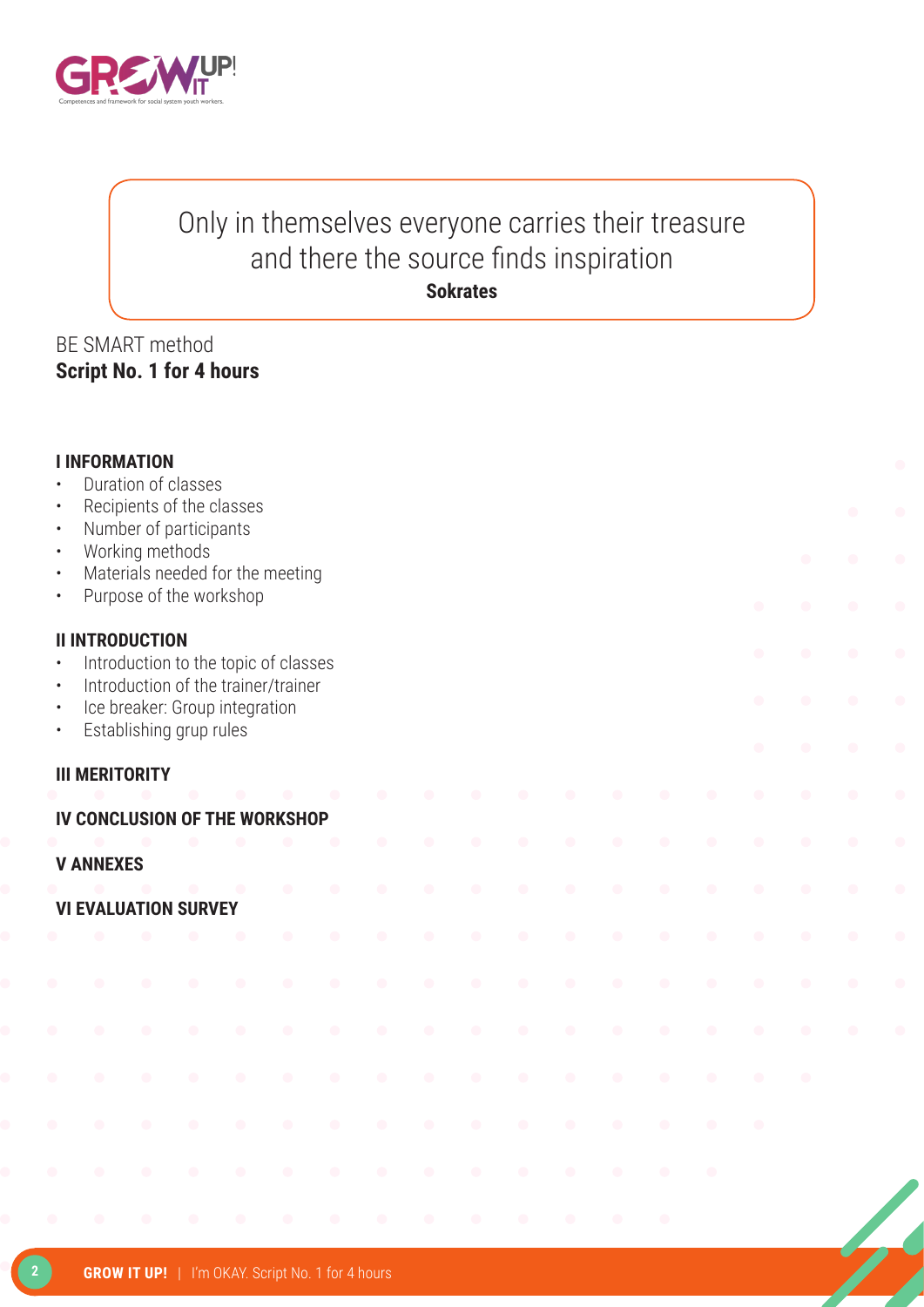

### **I. General information**

The duration of the class:

4 hours

#### Recipients of the classes:

The recipients of the workshops are groups of young people (girls and boys) between 13 and 18 years of age, who are the pupils of care and educational institutions, youth education centres, foster families, educational centres, schools. The script can be used by all other people interested in the subject of an interview, including preparation of a young person entering the labour market to participate in an interview on the basis of skillfully transforming destructive beliefs into those which will be supporting or healthy for young people.

#### Number of participants :

Workshop group for 12 people of both genders. It is also possible to conduct a workshop in a smaller group of at least 8 people, depending on the conditions of the premises.

#### Proposed working methods:

- Active ways of conducting classes: group work  $\bullet$
- Active ways of teaching: working in pairs  $\bullet$
- Individual work  $\bullet$
- Brainstorming
- Imagining techniques
- Psychoeducation
- Mini lecture

#### Sample materials needed for the meeting:

- Work cards
- Markers
- Sticky notes,
- Flipchart,
- Pens,
- Printed work cards and information cards for participants
- **Certificates**
- Evaluation survey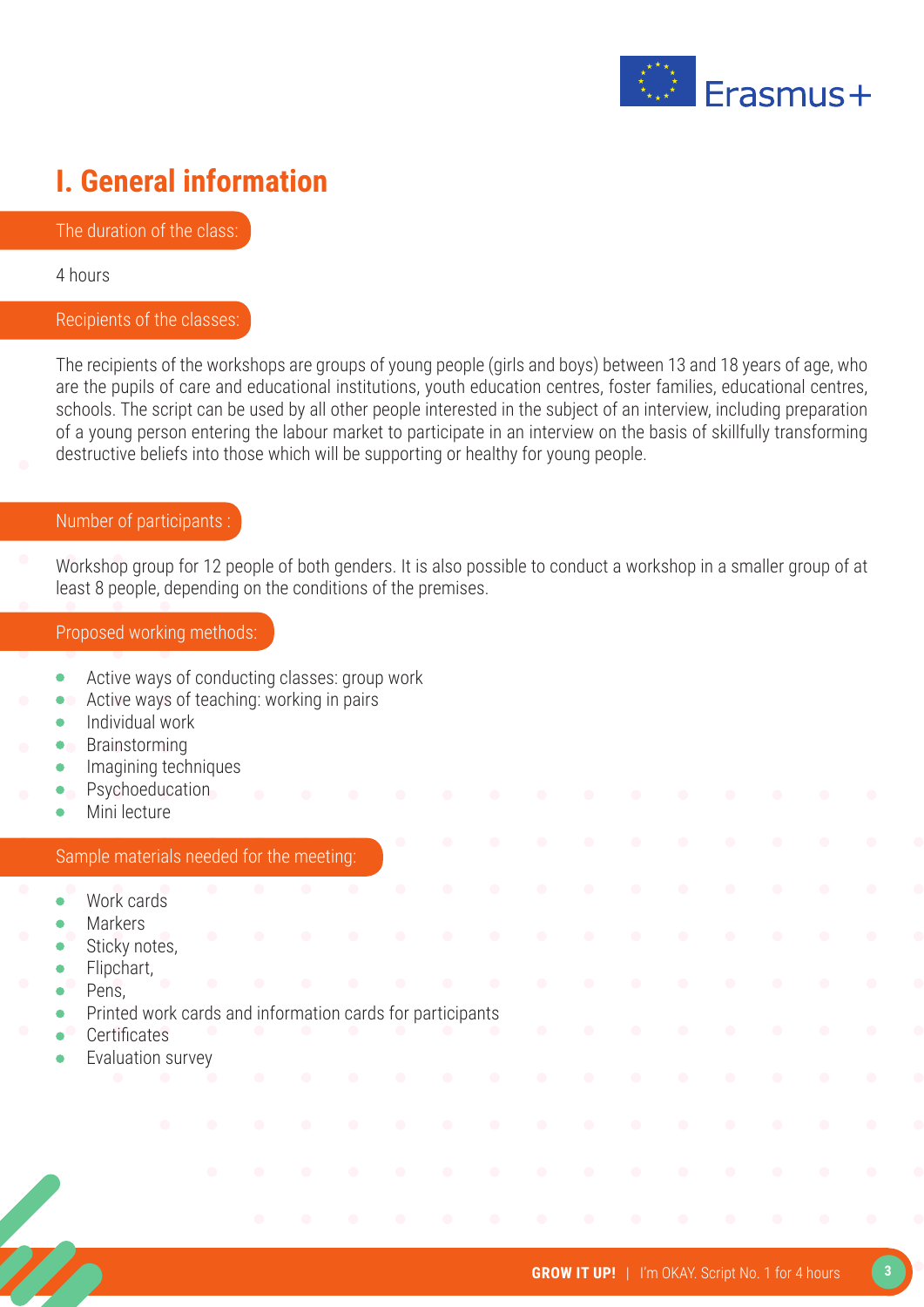

### **Coursework**

The main objective is to strengthen the competence to transform destructive beliefs into those that will be supportive or healthy for young people. It assumes finding in youth the potential, self-acceptance and wise selfliking. It puts emphasis on getting to know oneself, self-acceptance, liking oneself and one's flaws, getting rid of barriers, gaining awareness of one's own resources, ability to cope with stress, and thus acquiring such skills which will allow us to satisfy our needs so that going through the recruitment process in the situation of applying for iobs is easier and more conscious.

#### **The following results are planned to be achieved by the participants:**

- Acquiring knowledge of one's beliefs about one's own competence
- Acquiring knowledge on how to deal with stressful situations during an interview
- Acquiring the ability to think rationally based on 5 RTZ questions.
- Increased self-confidence
- Increased self-esteem
- Improvement of self-esteem

- Acquisition of competences concerning personal development in the field of raising personal and professional competences.

After or even during the process of vocational education, we apply for a temporary job still learning, holiday or permanent, according to our professional qualifications, but not always. Sometimes, in spite of our professional competences and skills acquired, we still hesitate to take up a job in our profession, being convinced that we are not "good enough" or that "others are better". Dysfunctional assumptions may be triggered, e.g. "you will definitely not get this job". so we can feel stressed out during the interview. Talking to a future employer is like starting a competition - we feel nervous, we want to win, and our body is filled with adrenaline. And just like in sporting skirmishes, during the qualification meeting a solid preparation brings us closer to the podium. What is most important during the interview?

The question about your advantages and disadvantages will be asked at each of your interviews. Candidates hate it!

If you are among them, or if you are wondering:

"Which of your strengths are best presented to your employer?"

"How do you answer the question about your weaknesses?"

"What influence does the answer to the question of strengths and weaknesses at an interview have on the employment decision?" During the workshop, young people will learn how to make a first impression.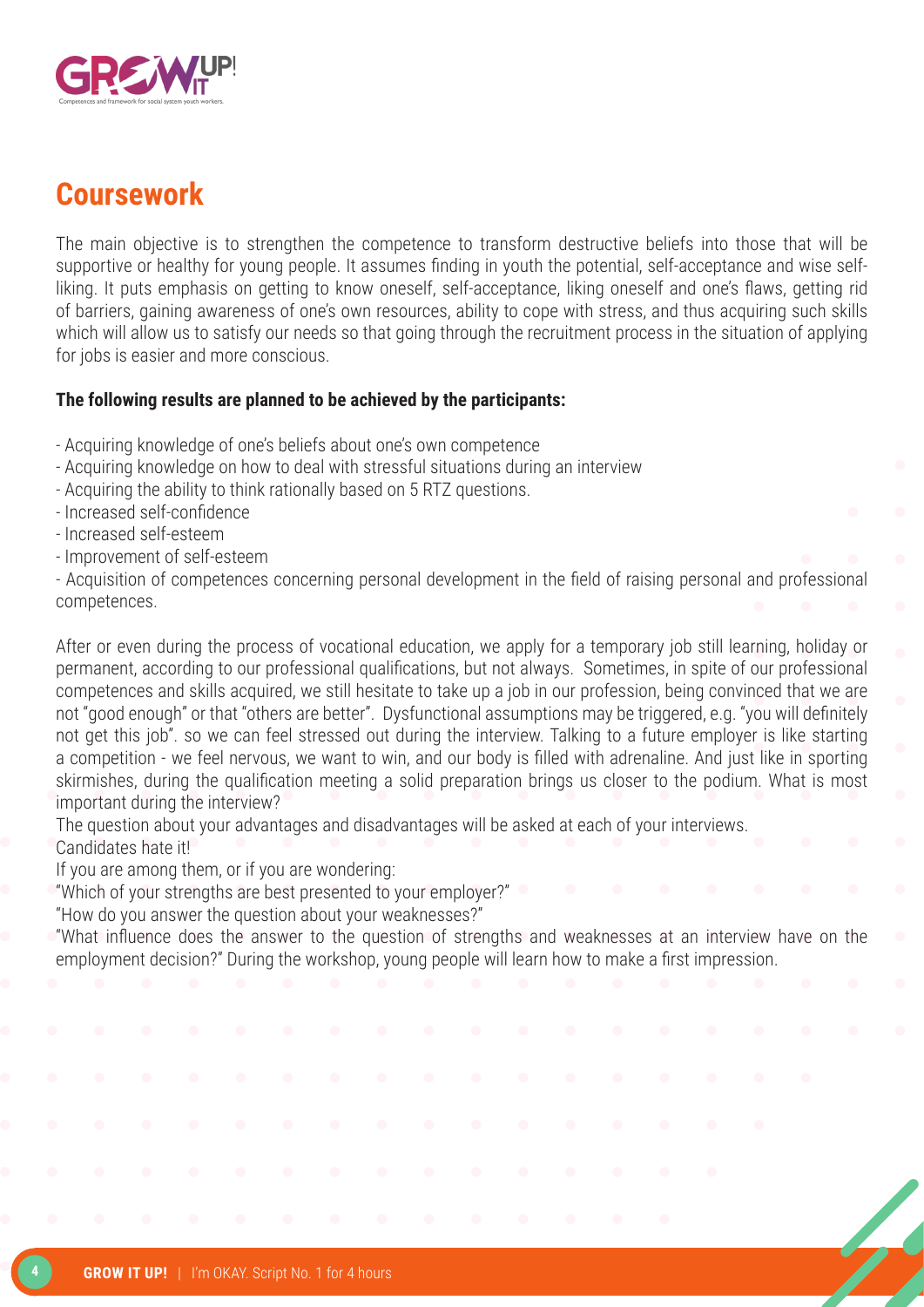

### **The teacher/teachers move. Welcome - ( 5 min)**

- Name
- Education,
- Professional experience
- Interests

3. Group rules - (10 min)

The trainer distributes colourful sticky notes to participants and asks the question: "To feel good and safe together, I need ...". It gives participants about 3 minutes. Example:

| What we do                | What we don't do                            |
|---------------------------|---------------------------------------------|
| We are kind to each other | We don't criticize each other               |
| We respect each other     | We don't use cell phones                    |
| We communicate a break    | We don't evaluate other people's statements |
|                           |                                             |

The leader collects the cards, reads them out loud, asks if everyone agrees to the rules if he sticks them on the flipchart sheet. After reading all the cards, the presenter asks if there is any rule that should be on the card (if participants still have a proposal we write it on the card and stick it on).

4. Questions about what we expect from the program. Verification of expectations - (10 min)

The trainer distributes one adhesive card to participants and asks them to write down their expectations from the BE SMART programme. He gives participants 3 minutes to do so. Then he collects the sheets of paper, reads questions / statements and discusses them.

#### 5. Garage - (5 min)

The instructor takes out a previously prepared A4 card /flipchart with the inscription "GARAGE" and a marker and informs the participants what a garage is: "garage - during the breaks in the garage each of you can write down your question about the content and course of the workshop. We will answer them after the break.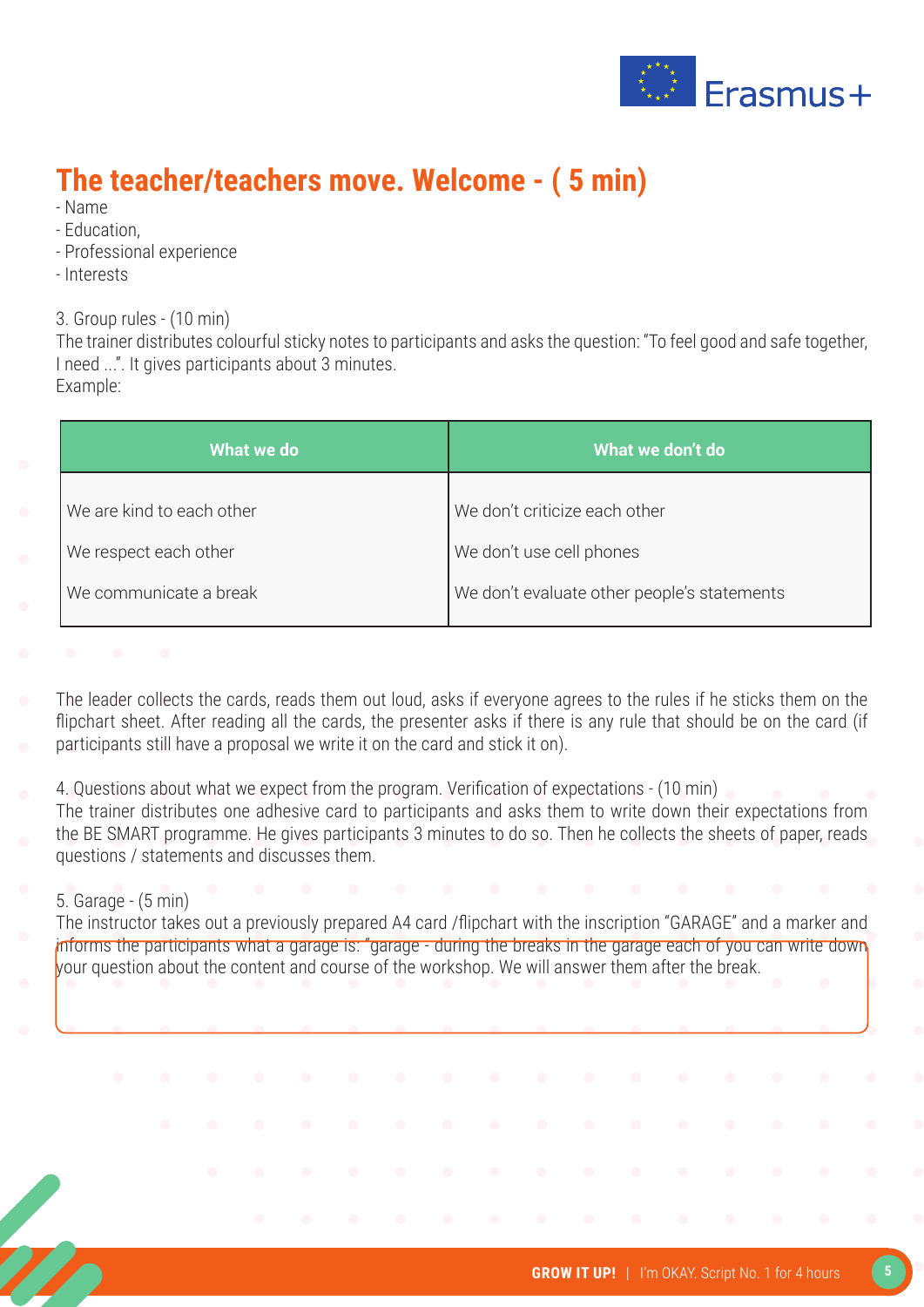

### **Substantive**

Introduction to the program (10 min.)

Information part. The lecturer talks about the assumptions of the workshop program using the text below. Welcomes the participants.

Young people on the verge of adulthood face many challenges posed by the changing environment. The twentyfirst century is a time when change is gaining momentum. In connection with the above, it has become necessary to search for new techniques and methods to support young people in effective functioning in society and on the labor market.

The BE SMART method is one of the tools used in psychotherapy and coaching.

According to Erickson's principles of coaching, people are fine as they are and have all the resources they need. Awareness of own resources and skilful use of them effectively improve the quality of life of every person.

Destructive beliefs about yourself, low self-esteem and self-esteem can hinder functioning in society and are a source of stress especially among young people.

The BE SMART method uses the approach to life of the ancient Greek philosopher So-krates, who in the course of the conversation asked questions, prompting the interlocutor to reflect on himself and search for truth and wisdom.

This program aims to equip young people with support tools in skillfully transforming destructive beliefs into ones that will support them. It assumes finding the potential within. It puts emphasis on getting to know each other, self-acceptance, liking oneself and one's faults, getting rid of barriers, gaining awareness of one's own resources, the ability to cope with stress, and thus the acquisition of skills that will allow us to meet the needs of functioning in a society it was easier.

|  | <b>GROW IT UP!</b>   I'm OKAY. Script No. 1 for 4 hours |  |  |  |  |  |  |
|--|---------------------------------------------------------|--|--|--|--|--|--|
|--|---------------------------------------------------------|--|--|--|--|--|--|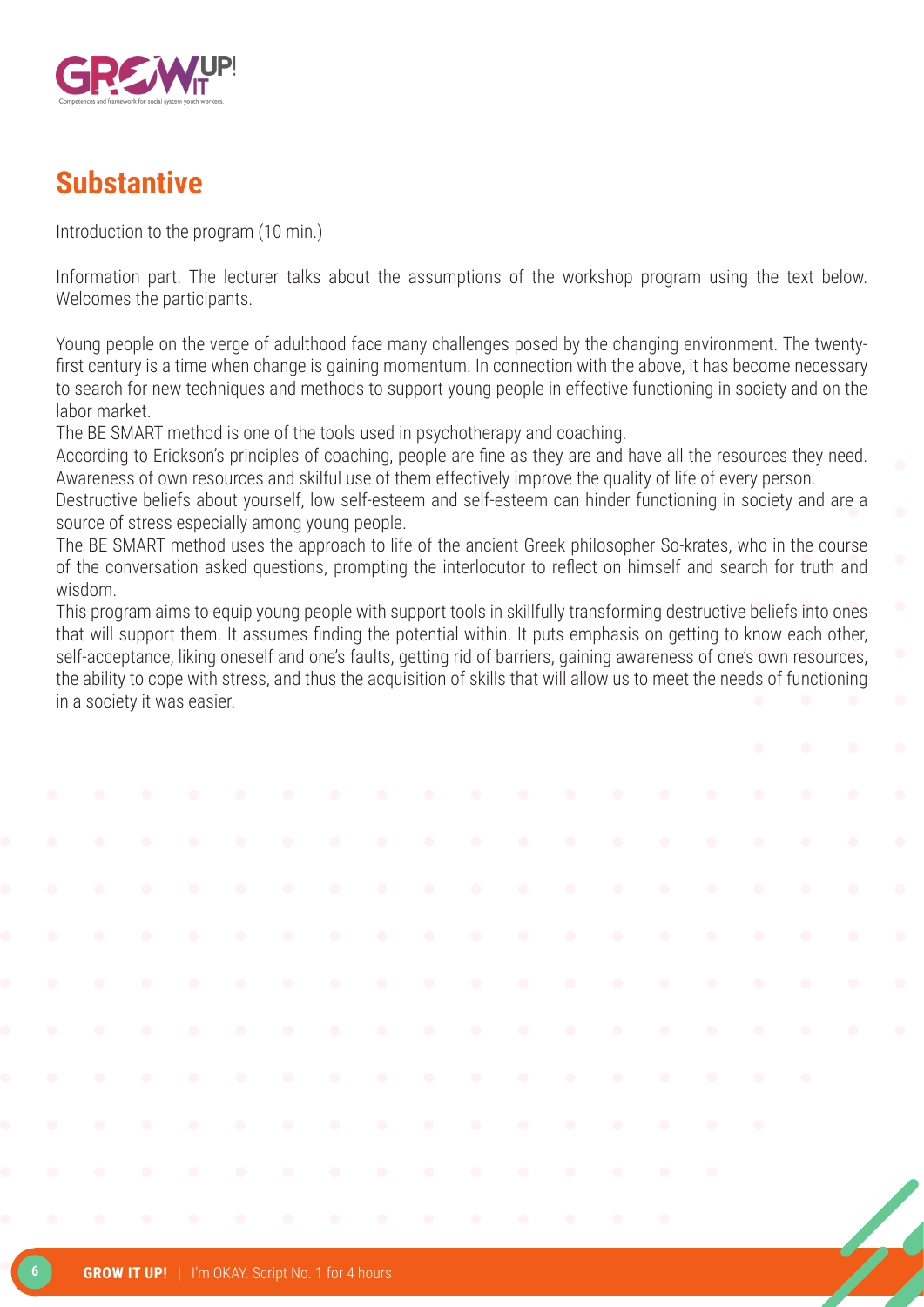

### **2. Ice breaker- introduction of class participants (20 min.)**

The instructor asks participants that the willing person starts a round entitled Let's get to know each other. Each participant finishes the sentence. The round lasts until all partici-pants, including the lecturer, tell about themselves according to the formula. The teacher can prepare a flipchart and write the following on the card. He can also print the text on A4 sheets and give each participant one sheet.

Finish the sentence:

| My name is measured in the set of the set of the set of the set of the set of the set of the set of the set of the set of the set of the set of the set of the set of the set of the set of the set of the set of the set of t       |
|--------------------------------------------------------------------------------------------------------------------------------------------------------------------------------------------------------------------------------------|
| L                                                                                                                                                                                                                                    |
| <u>I do not like communications are not in the set of the set of the set of the set of the set of the set of the set of the set of the set of the set of the set of the set of the set of the set of the set of the set of the s</u> |
| My strengths are material contract to the strengths are material and the strengths are material contract to the strengths are material contract to the strengths are material contract to the strengths are material contract        |
| Friends like me for communications are the form of the form of the form of the form of the form of the form of                                                                                                                       |
| $\boxed{\text{in the group I feel}}$                                                                                                                                                                                                 |
| The conflict is was all and the conflict is was all and the conflict is was all and the conflict is was all and the conflict is was all and the conflict is was all and the conflict is was all and the conflict is was all an       |
|                                                                                                                                                                                                                                      |
|                                                                                                                                                                                                                                      |

### **3. Mini-lecture: Conscious building of device properties (20 min.)**

- The host thanks the participants for introducing themselves. He starts with a mini-lecture by saying:
- Awareness of own resources and their skilful use are the key to effective functioning in to-day's world. Selfknowledge and healthy self-esteem strongly support each development process. It allows you to build good social relations and plan your career path.
- Having knowledge about our own advantages, talents and abilities we can work on strengthening them. Knowing and accepting weaknesses, we can strive to reduce or elimi-nate them, transforming them into advantages.
- Low self-esteem, lack of self-confidence, destructive beliefs generate anxiety and stress, and these leave a lasting mark on our mind and body.
- Good attitude favors achieving goals. It allows you to remain calm and optimism. It makes our activities pleasant and effective.
- The first step in the process of building a healthy self-esteem based on reliable self-esteem is self-awareness. Understanding the strengths and weaknesses, habits, beliefs, mecha-nisms that guide us. Careful and conscious
- self-observation allows us to take responsibility over our own lives responsibly. Too often, destructive beliefs and "black" scenarios arising out of them block our development.
- In working with the transformation of destructive beliefs, the ancient Greek philosopher Socrates comes to our aid. His favorite occupation was to conduct dialogues with people, in which, by asking his interlocutors questions, he prompted them to reflect on themselves, to look at their own lives from a different perspective than before. The power of Socrates' questions, called 'Socratic dialogue', is used today by coaches and therapists in working with negative beliefs. The essence of this method is to notice gaps and distortions in one's reasoning. We reach these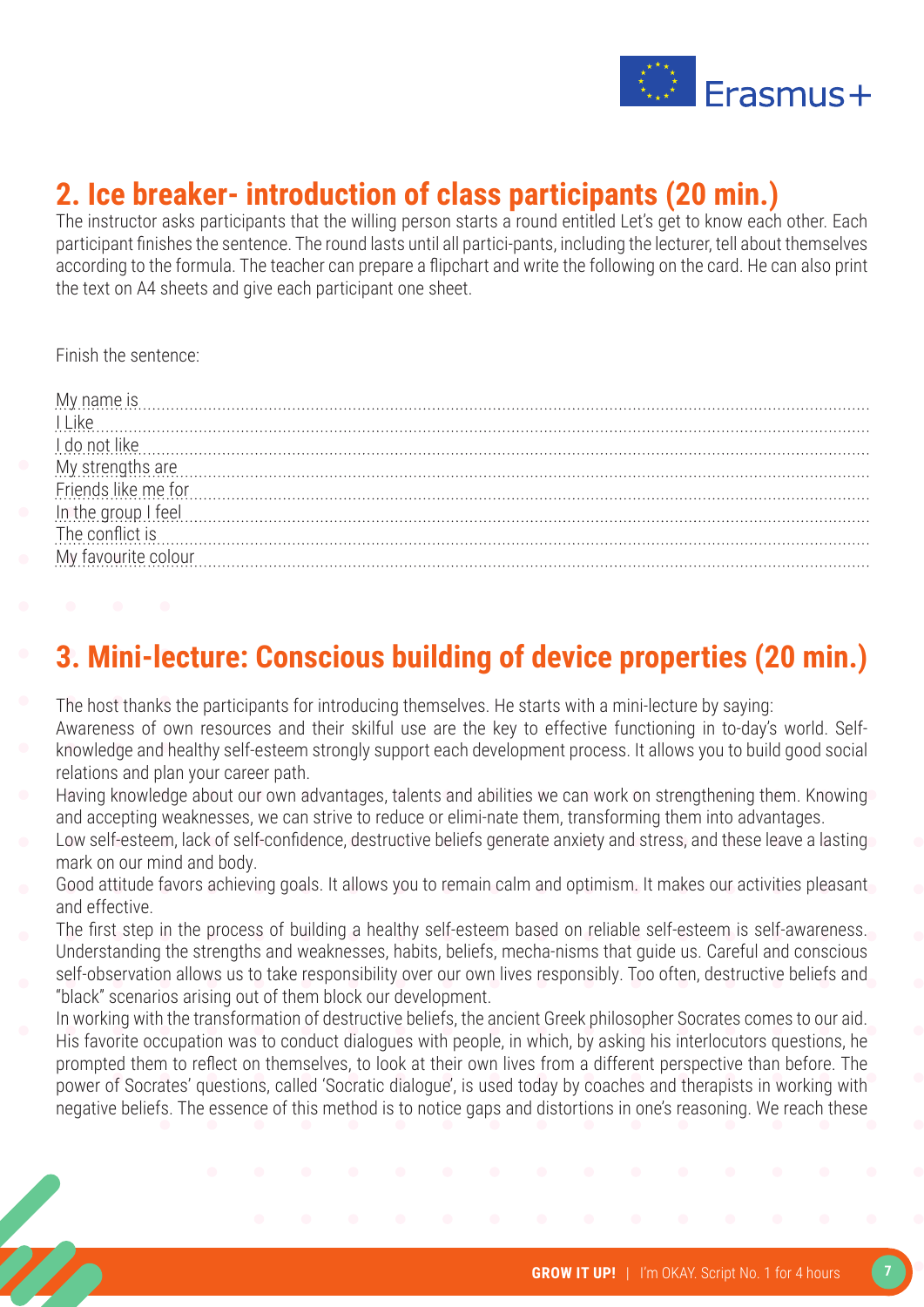

insights by answering specific questions.

During the workshops we will try to look at what potential we have. We will learn how to build a healthy self-esteem and confidence, focusing on strengthening strengths and ac-cepting and transforming weaknesses. We will look at beliefs and learn how to replace restrictive with supportive ones using So-cratic dialogue.

### **Task 1. Know yourself (40 min.)**

The leader asks the participants to pair up freely. It informs that the next task will not be based on visualization. He also talks about the fact that visualization is a process that in-volves the right hemisphere. Thanks to this, we gain access to greater creativity and the ability to change perspectives in the perception of ourselves, other everyday situations and experiences.

The instructor distributes the worksheets 1 containing instructions to perform the task. At the same time, he informs that for the next 15 minutes the first person in the pair (the order depends on the participants) reads the instructions and notes using the worksheet 1. After the time has elapsed, the trainer will inform you that the roles will change.

The instructor points out that after 15 minutes, participants in pairs switch roles.

After 30 minutes, he invites to a joint discussion and shares his reflections and conclusions. He asks:

- **What did you notice?**
- **What did you learn about yourself?**
- **What have you learned about yourself?**
- **What surprised you in this exercise?**

### **Work card 1**

"Imagine you are moving to a fairytale forest. You walk its paths, look at plants and animals. You hear the splash of water and direct your steps there. After a while you approach the stream, on the shore of which the wizard sits on the stone. Ge-stem invites you to take a seat next to you. You come closer and take your place. The wizard looks at you curiously, smiles and says that he has a magic drink that has the power to discover what we are. He asks if you want to know the truth about yourself. Hearing yes, he gives you a drink and says, "Drink this decoction. He has the power to show you what kind of animal is in you. "

You drink the drink and, at the wizard's urging, browse through the stream.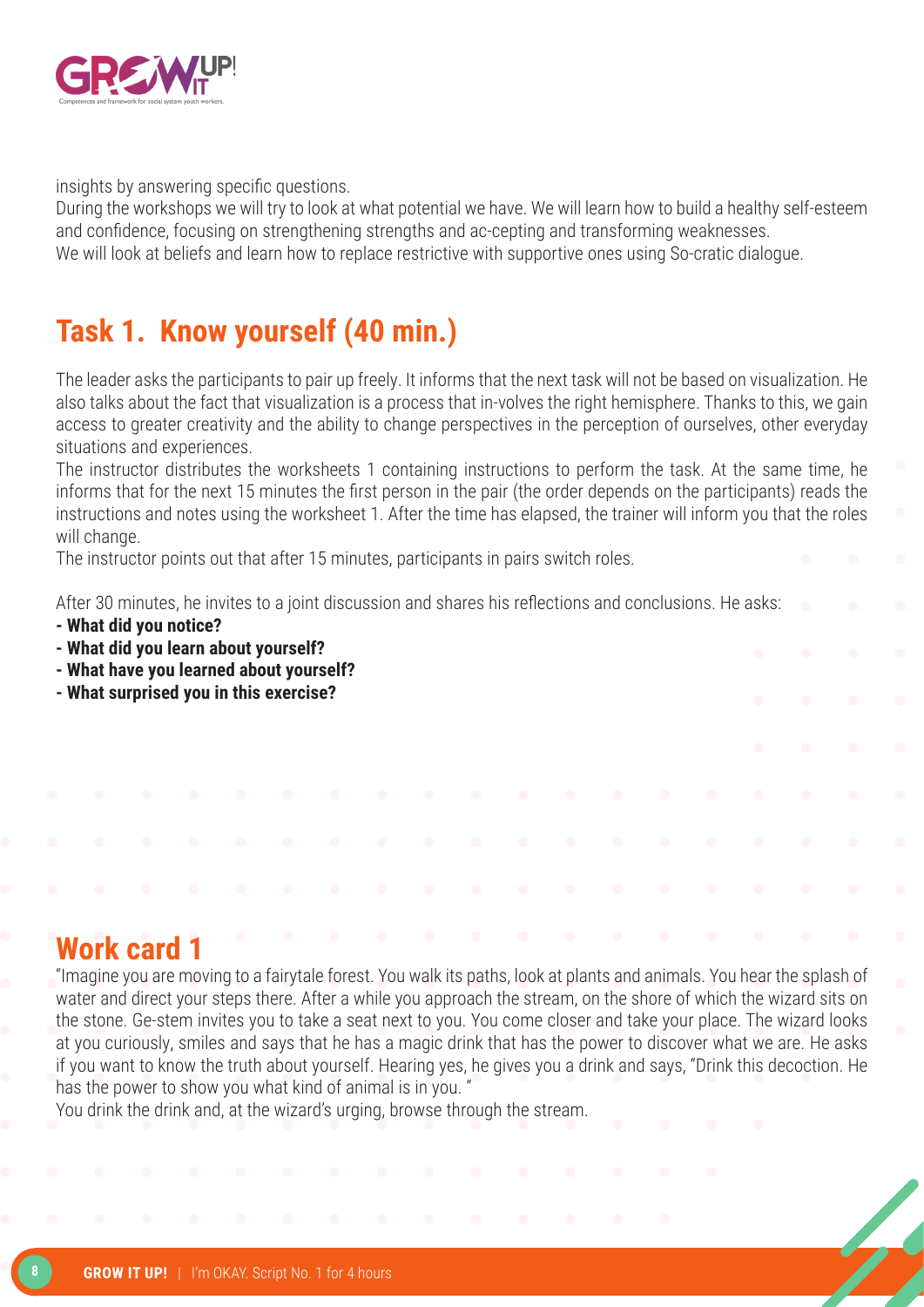

|           | The wizard asks: What are the characteristics of the animal that is your reflection in the stream?                                                                                                       |           |           |           |           |           |           |           |           |           |           |           |           |           |           |                        |
|-----------|----------------------------------------------------------------------------------------------------------------------------------------------------------------------------------------------------------|-----------|-----------|-----------|-----------|-----------|-----------|-----------|-----------|-----------|-----------|-----------|-----------|-----------|-----------|------------------------|
|           | The wizard carefully notes your comments and observations.                                                                                                                                               |           |           |           |           |           |           |           |           |           |           |           |           |           |           |                        |
|           |                                                                                                                                                                                                          |           |           |           |           |           |           |           |           |           |           |           |           |           |           |                        |
|           | When you finish telling, the wizard informs you that he has another drink that will let you know what color you are.                                                                                     |           |           |           |           |           |           |           |           |           |           |           |           |           |           |                        |
|           | You close your eyes, drink a drink and browse through the stream.                                                                                                                                        |           |           |           |           |           |           |           |           |           |           |           |           |           |           |                        |
|           | The wizard asks what color is reflected there?                                                                                                                                                           |           |           |           |           |           |           |           |           |           |           |           |           |           |           |                        |
|           |                                                                                                                                                                                                          |           |           |           |           |           |           |           |           |           |           |           |           |           |           |                        |
|           | What makes your body fill with this color?                                                                                                                                                               |           |           |           |           |           |           |           |           |           |           |           |           |           |           |                        |
|           |                                                                                                                                                                                                          |           |           |           |           |           |           |           |           |           |           |           |           |           |           |                        |
|           |                                                                                                                                                                                                          |           |           |           |           |           |           |           |           |           |           |           |           |           |           |                        |
|           | When you finish telling, the wizard says he has a third drink. This one will show you what instrument you are. You<br>drink a decoction and browse through the stream. What instrument do you see there? |           |           |           |           |           |           |           |           |           |           |           |           |           |           |                        |
|           |                                                                                                                                                                                                          |           |           |           |           |           |           |           |           |           |           |           |           |           |           |                        |
|           | What are the characteristics of this instrument?                                                                                                                                                         |           |           |           |           |           |           |           |           |           |           |           |           |           |           |                        |
|           |                                                                                                                                                                                                          |           |           |           |           |           |           |           |           |           |           |           |           |           |           |                        |
|           |                                                                                                                                                                                                          |           |           |           |           |           |           |           |           |           |           |           |           |           |           |                        |
|           |                                                                                                                                                                                                          |           |           |           |           |           |           |           |           |           |           |           |           |           |           |                        |
|           | When you're done telling the wizard, he looks at his notes and says:                                                                                                                                     |           |           |           |           |           |           |           |           |           |           |           |           |           |           |                        |
|           | From what I heard, a picture of a person appeared who sees himself as:                                                                                                                                   |           |           |           |           |           |           |           |           |           |           |           |           |           |           |                        |
|           | Here, the wizard tells with his words the story he had heard earlier about the animal, color and instrument.                                                                                             |           |           |           |           |           |           |           |           |           |           |           |           |           |           |                        |
|           | What are your conclusions after hearing this story?                                                                                                                                                      |           |           |           |           |           |           |           |           |           |           |           |           |           |           |                        |
| $\bullet$ | $\bullet$                                                                                                                                                                                                | $\bullet$ | $\bullet$ | $\bullet$ | $\bullet$ | $\bullet$ | $\bullet$ | $\bullet$ | $\bullet$ | $\bullet$ | $\bullet$ | $\bullet$ | $\bullet$ | $\bullet$ | $\bullet$ |                        |
| $\bullet$ | $\bullet$                                                                                                                                                                                                | $\bullet$ | $\bullet$ | $\bullet$ | $\bullet$ | $\bullet$ | $\bullet$ | $\bullet$ | $\bullet$ | $\bullet$ | $\bullet$ | $\bullet$ | $\bullet$ | $\bullet$ | $\bullet$ | $\bullet$              |
|           |                                                                                                                                                                                                          |           |           |           |           |           |           |           |           |           |           |           |           |           |           |                        |
| $\bullet$ | $\bullet$                                                                                                                                                                                                | $\bullet$ | $\bullet$ | $\bullet$ | $\bullet$ | $\bullet$ | $\bullet$ | $\bullet$ | $\bullet$ | $\bullet$ | $\bullet$ | $\bullet$ | $\bullet$ | $\bullet$ | $\bullet$ | $\bullet$              |
| $\bullet$ | $\bullet$                                                                                                                                                                                                | $\bullet$ | $\bullet$ | $\bullet$ | $\bullet$ | $\bullet$ | $\bullet$ | $\bullet$ | $\bullet$ | $\bullet$ | $\bullet$ | $\bullet$ | $\bullet$ | $\bullet$ | $\bullet$ |                        |
|           |                                                                                                                                                                                                          |           |           |           |           |           |           |           |           |           |           |           |           |           |           |                        |
|           | $\bullet$                                                                                                                                                                                                | $\bullet$ | $\bullet$ | $\bullet$ | $\bullet$ | $\bullet$ | $\bullet$ | $\bullet$ | $\bullet$ | $\bullet$ | $\bullet$ | $\bullet$ | $\bullet$ | $\bullet$ | $\bullet$ | $\bullet$<br>$\bullet$ |
|           |                                                                                                                                                                                                          | $\bullet$ | $\bullet$ | $\bullet$ | $\bullet$ | $\bullet$ | $\bullet$ | $\bullet$ | $\bullet$ | $\bullet$ | $\bullet$ | $\bullet$ | $\bullet$ | $\bullet$ | $\bullet$ | $\bullet$              |
|           |                                                                                                                                                                                                          |           | $\bullet$ | $\bullet$ | $\bullet$ | $\bullet$ | $\bullet$ | $\bullet$ | $\bullet$ | $\bullet$ | $\bullet$ | $\bullet$ | $\bullet$ | $\bullet$ | $\bullet$ |                        |
|           |                                                                                                                                                                                                          |           |           |           |           |           |           |           |           |           |           |           |           |           |           | $\bullet$              |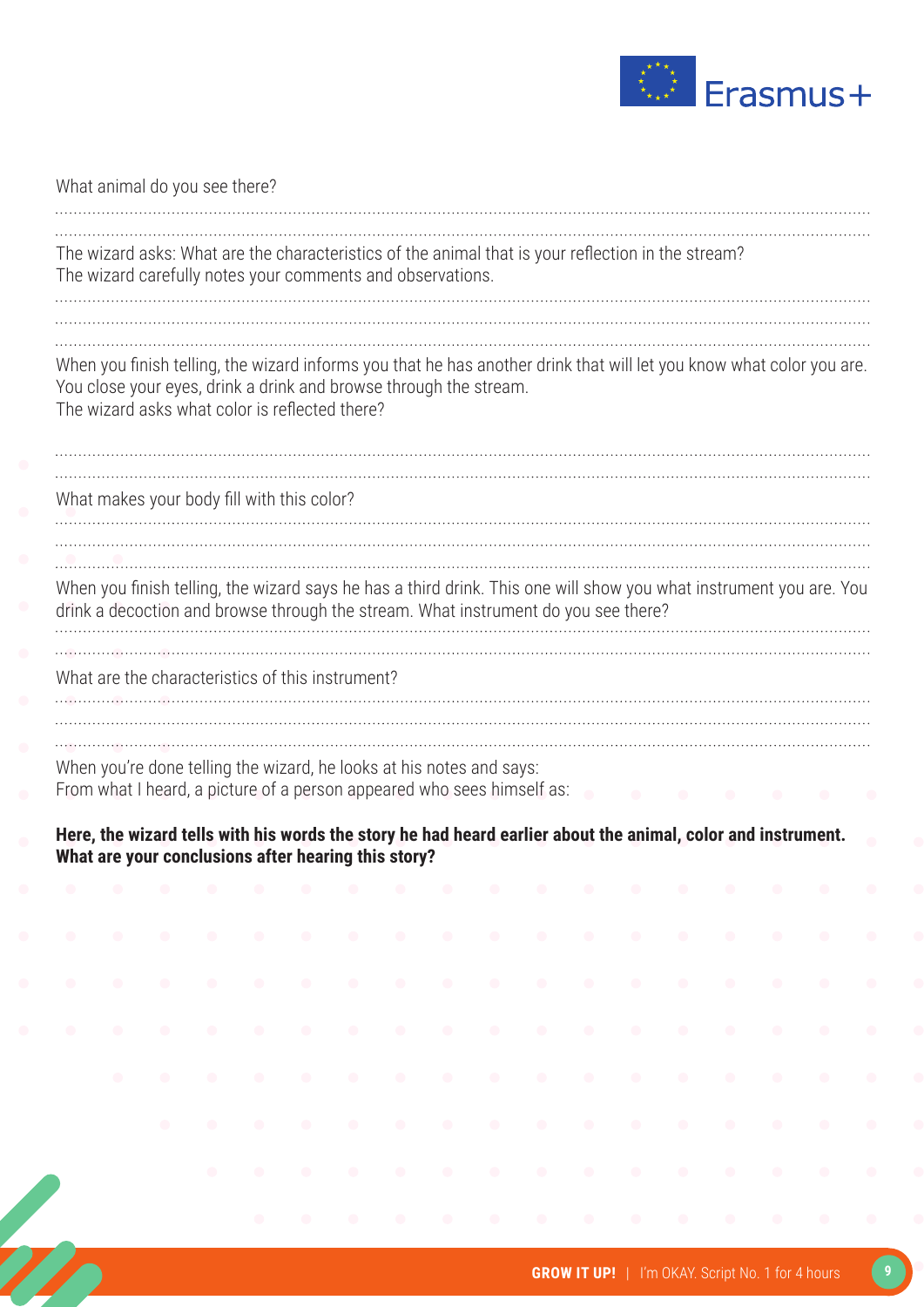

### **Task 2. "Ask yourself" (20 min.)**

The teacher informs that the next task is individual work. He distributes work cards 2 to the participants and asks them to fill them in, stating that the time allocated for the task to be completed is 10 minutes.

The trainer emphasizes that it is important in this task not to think about the answers, but to write the first words, associations that appear after reading the question.

After the allotted time has elapsed, the teacher invites participants to share their insights. He asks questions:

- What are your first impressions after completing all sentences?

- What drew special attention?
- What surprised you?
- What was difficult in this task?
- What was easy?

The trainer asks everyone to write down the summary of the exercise by answering the question: What did I learn about myself based on completed sentences and how do I use it in my life.

### **Work card 2**

| am at home                                  |
|---------------------------------------------|
| I am happy when                             |
| Want                                        |
| dream.                                      |
| Fami-ly                                     |
| Friend-ship                                 |
| The greatest satisfaction                   |
| School                                      |
| The most motivating me is                   |
| I appreciate with others<br>.               |
| I value at home                             |
| In the first place for me is                |
| For nothing in the world I will not give up |
| In 5 years I want                           |
| I want to achieve                           |
| Every day                                   |
| I smile when                                |
| I get nervous when                          |
| My strengths are                            |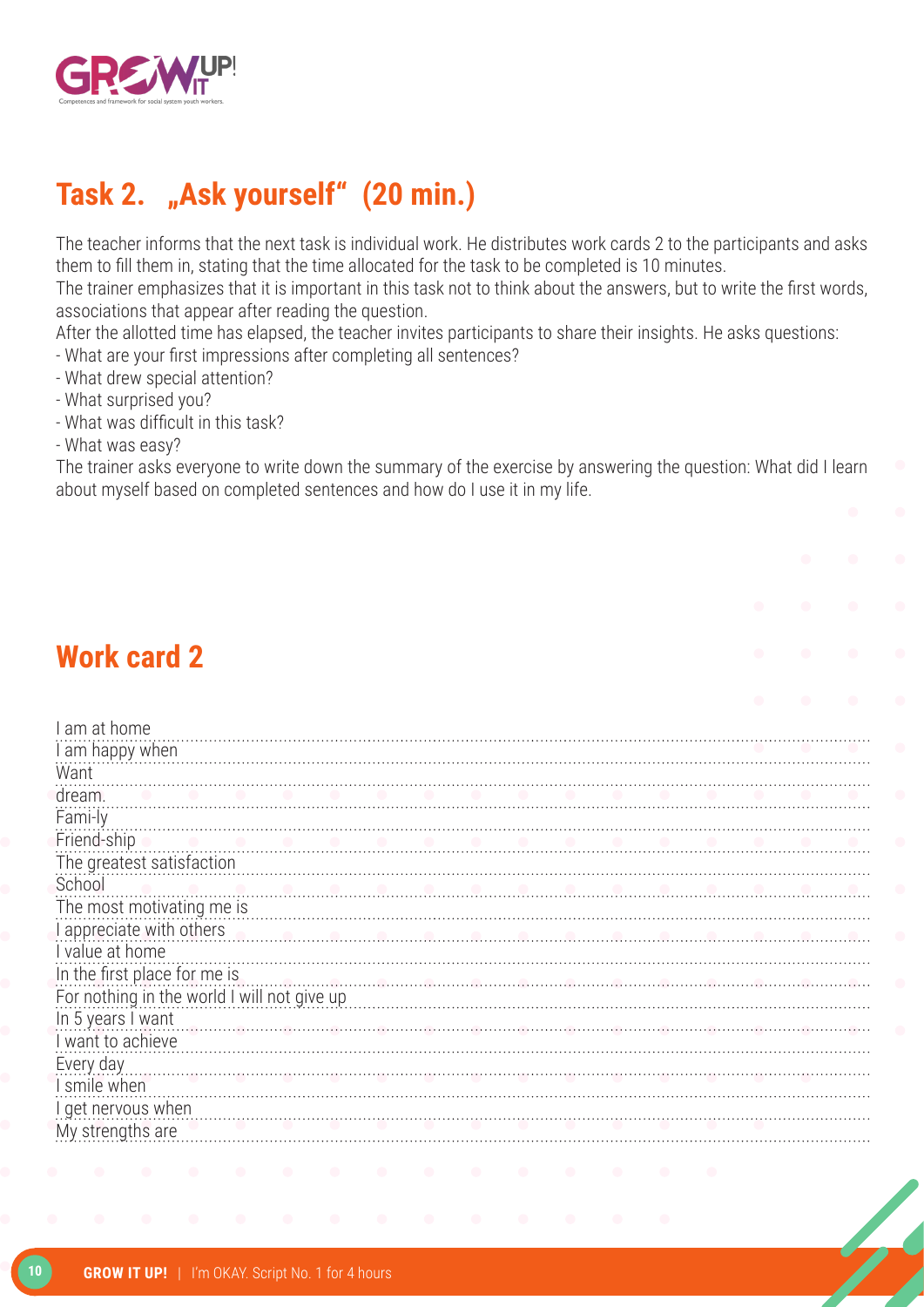

| My weaknesses are material contract the state of the state of the state of the state of the state of the state of the state of the state of the state of the state of the state of the state of the state of the state of the |
|-------------------------------------------------------------------------------------------------------------------------------------------------------------------------------------------------------------------------------|
|                                                                                                                                                                                                                               |
| My charac-ter<br>I am proud of                                                                                                                                                                                                |
| n<br>I miss                                                                                                                                                                                                                   |
| I want to change <b>construction of the construction</b> of want to change in the set of the construction of the change                                                                                                       |
| Peo-ple<br>Peo-ple                                                                                                                                                                                                            |
|                                                                                                                                                                                                                               |
| Future                                                                                                                                                                                                                        |
|                                                                                                                                                                                                                               |
|                                                                                                                                                                                                                               |
|                                                                                                                                                                                                                               |

#### **Conclusions**

...................................................................................................................................................... ............................... ....................................................................................................................... .............................................................. ........................................................................................ ............................................................................................. .........................................................

### **Task 3. In search of beliefs (20 min.)**

- The leader begins a brainstorm by asking participants what beliefs are. After 5 minutes, the discussion ends with a definition.
- Beliefs subjective thoughts that define reality; they typically contain generalizations, dis-tortions, and the removal of a wider context or background.
- Example: I have so many flaws that nobody likes me. I'm too stupid to get into this college.
- The trainer informs that in the further part of the task the participants will use the effects of the previous exercise and work card 2. Distributes blank A4 pages to the participants.
- The instructor asks participants to look at the sentences and conclusions they have found, and then find their beliefs about themselves and write them on blank pages, indicating which are supportive and which are limiting. After 10 minutes, the trainer invites you to share your conclusions and insights.

### **Task 4. Transformation of beliefs when concluding Socratic dialogue (25 min.)**

- The leader asks the participants to pair up freely. Then he invites each person to choose one negative belief, which was identified in the previous task.
- The trainer explains that the task will be to transform destructive beliefs using Socratic dia-logue. Then he gives out Worksheet No. 3. He explains that one person reads the question in hand, and the other answers and writes the answer on his piece of paper. When all questions from work card 3 are asked, the participants swap roles in pairs. The instructor suggests that participants behave as if they were conducting a conversation. The time allocated for these dialogues is 15 minutes.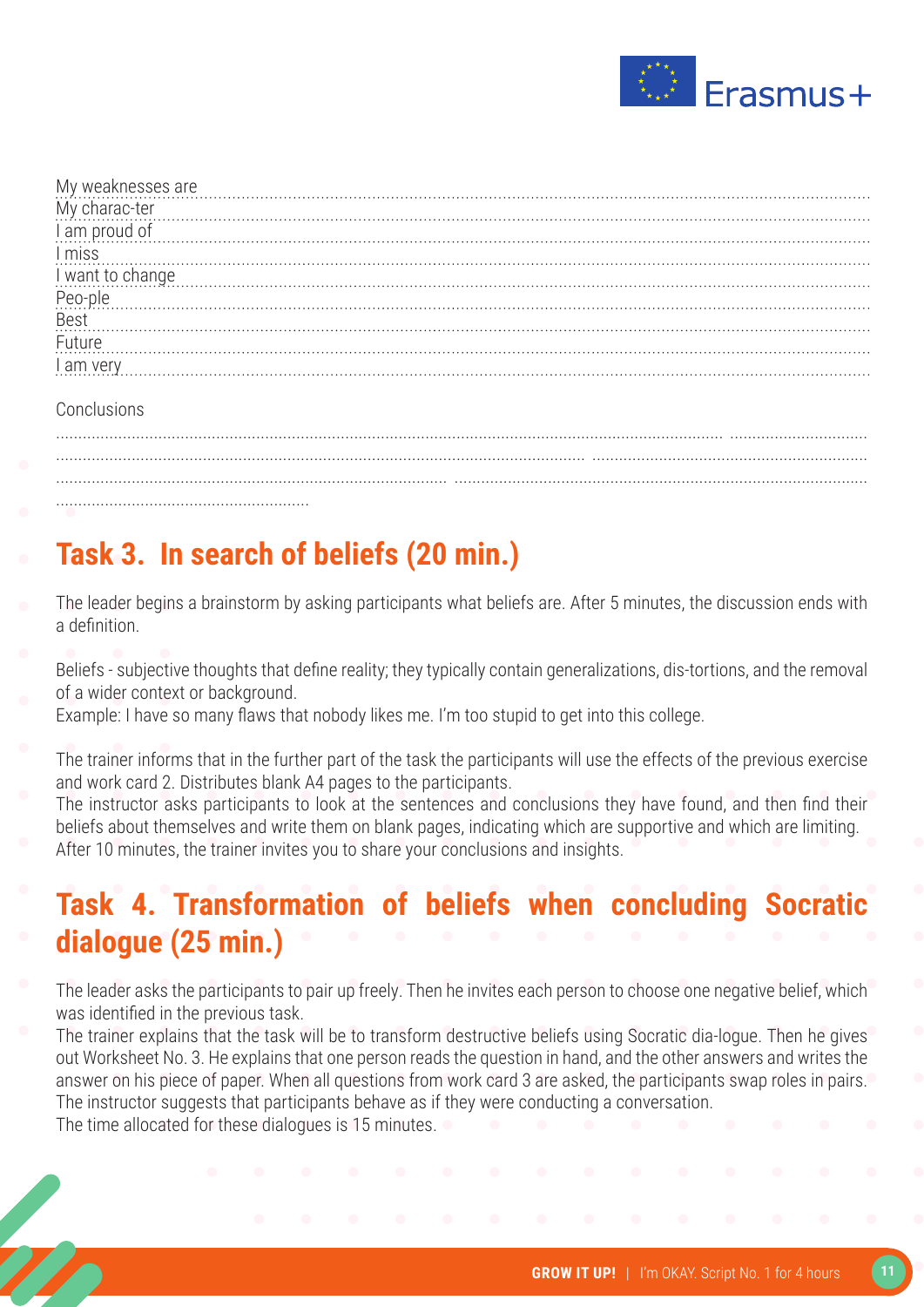

After this time, the trainer invites you to discuss and share your conclusions. Asking ques-tions:

- What did you notice doing this task?
- What did you learn about yourself?
- How did your beliefs change after doing this exercise?
- What were the emotions? What thoughts?
- What has changed in the way you think?
- What has not changed?
- How do you assess the usefulness of Socratic dialogue in the transformation of beliefs?

### **Work card 3**

#### Socratic dialogue

| 1. What speaks for the fact that this thought is true?               |  |
|----------------------------------------------------------------------|--|
| 2. What speaks against the truth of this thought?                    |  |
| 3. What other causes could have caused this event?                   |  |
| 4. What can happen in the worst case as a consequence of this event? |  |
| 5. What can happen the best as a consequence of this event?          |  |
| 6. What is the most realistic solution?                              |  |
| 7. What results from faith in you that this thought is true?         |  |
| 8. What other thinking is more profitable for you?                   |  |
| 9. What will you do about this situation? What will you change       |  |
|                                                                      |  |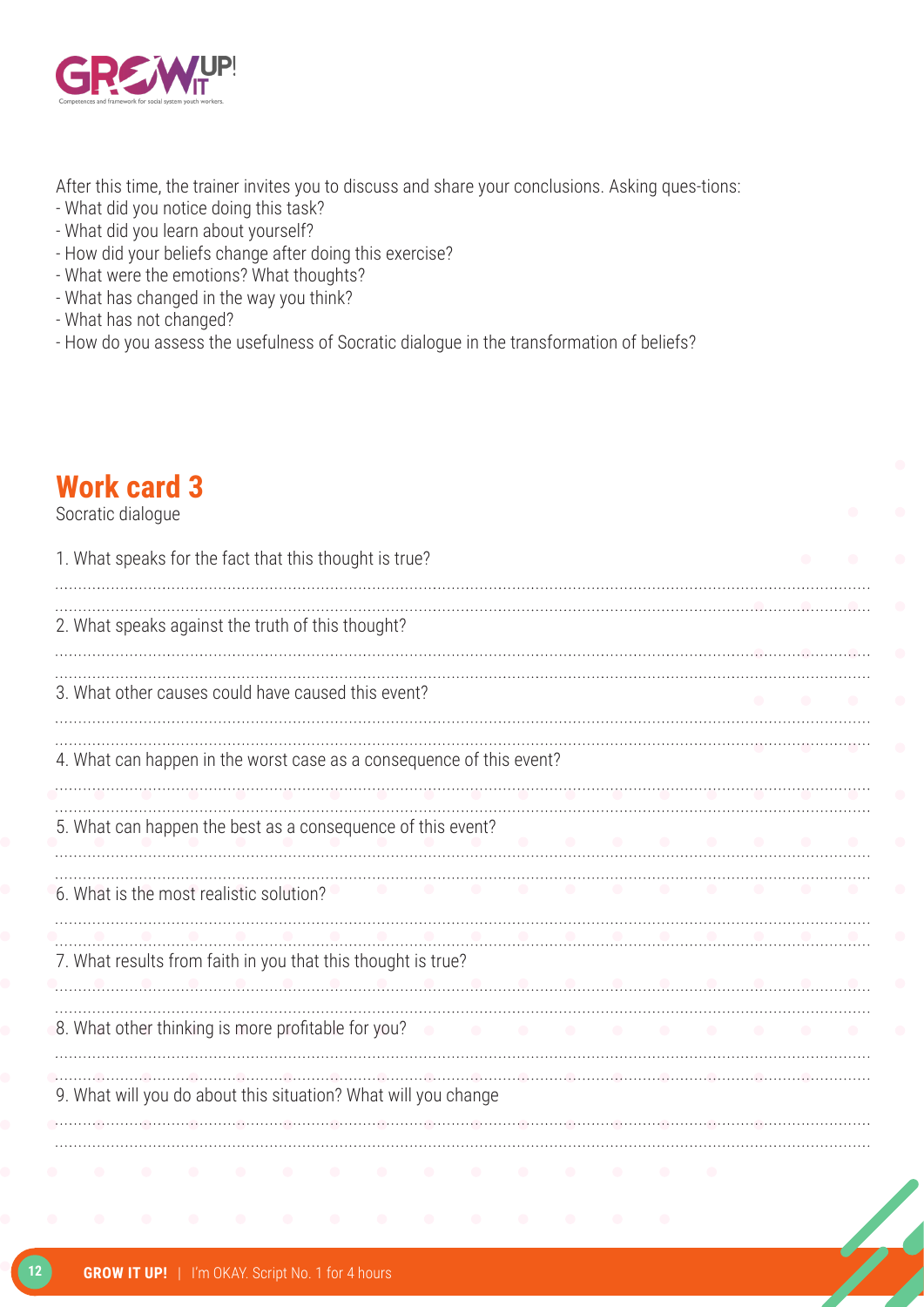

### Task 5. "Shake out" stress (10 min.)

The leader starts the next exercise with the following words:

Stress accompanies us at various times in our lives. It is motivating when it appears as a stimulus for action. If it lasts too long, it causes havoc in our bodies, reflecting negatively in both the sphere of the psyche and the physical body.

It is worth having tools freeing us from these unwanted, destructive emotions. One such technique that allows you to quickly get rid of stress in "emergency" situations will be ex-plored in the next exercise.

The trainer asks the participants to follow the instructions given by him. Use the instructions contained in the work card 4.

The time for doing the exercise is 5 min. After their expiration, the teacher asks you to share your observations. He asks:

- How do you feel?
- What has changed in your bodies?
- How have emotions changed?
- What did you like?
- What didn't you like?
	- What did you learn about yourself?
- What did you learn about your body and its reactions?

### **Work card 4**

Instruction

- Stand straight, folding your feet hip-width. Lower your hands freely. Inhale deeply, sniff the air, and then exhale, exhaling. Focus your attention on the body. Feel the strong grounding. Note that tensions are accumulated. Then start shaking the whole body. Try to do it intuitively, without thinking. Imagine that you shake / release all
- tensions. You can jump around, wave the breakdown. Just as he needs your body right now. Remember to smile at all times  $\mathbb N$
- Do this exercise for 5 minutes.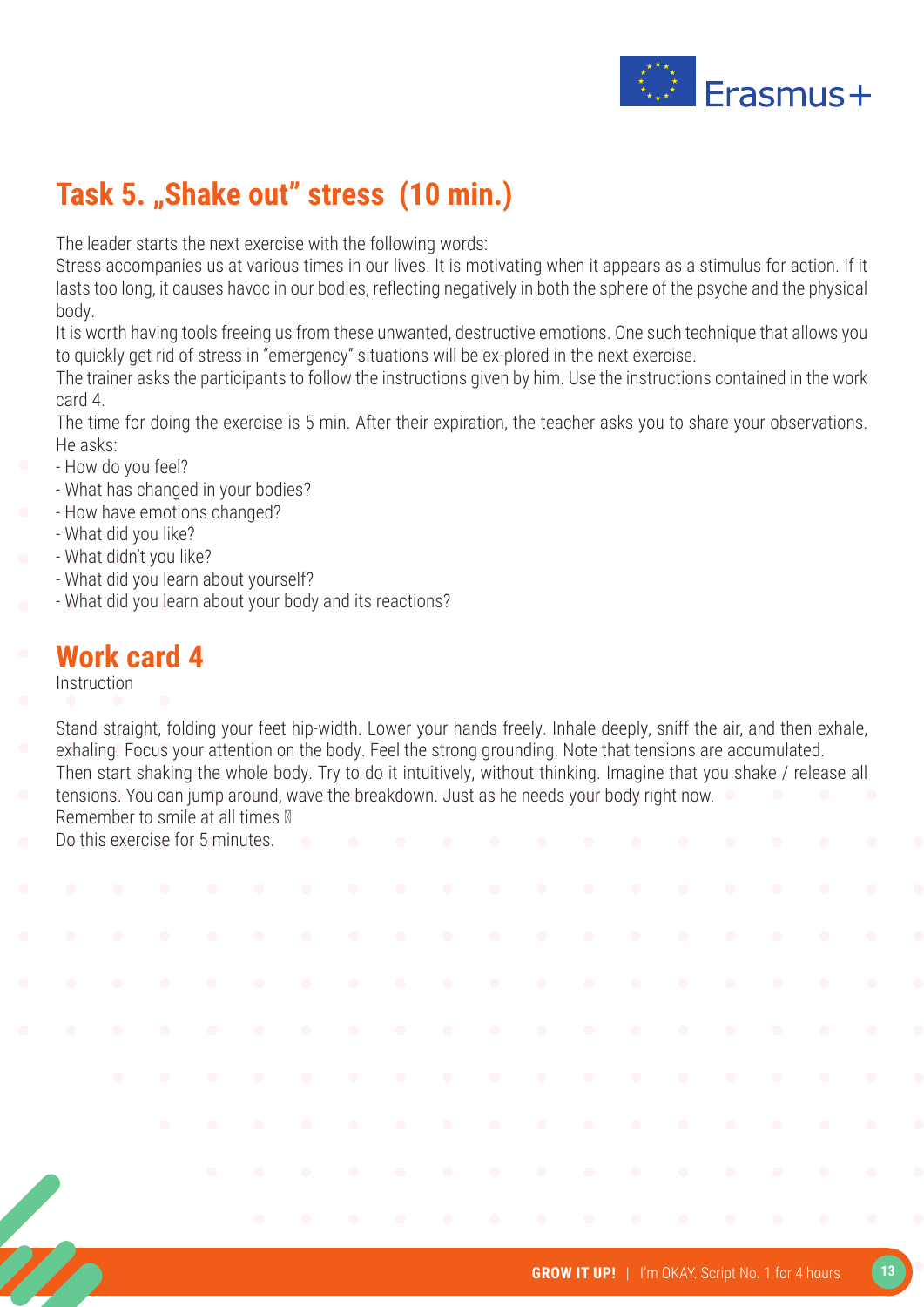

### **Task 6. Practice gratitude (20 min.)**

The leader starts the next task with the words:

In the field of positive psychology, where happiness is one of the most important areas studied, gratitude is also examined. Numerous experiences show a very strong relationship between happiness and gratitude. It turns out that gratitude affects many areas of our lives: it helps us feel positive emotions, experience good, improves health, makes it easier to deal with adversity and building social relations.

Gratitude is strongly associated with the process of building confidence and self-esteem. It directs our attention to the positive aspects of life, which in turn improves the quality of life and reduces stress.

Everyday practice of gratitude boils down to answering the question: what am I grateful for, activates our resources, directs us towards the potential and the desire to explore it.

The trainer explains that the next task consists of three stages, lasting 5 minutes each. The first stage is to approach each person participating in the class, give your hand and say with a smile:

Thank you for…………………

Or

I am grateful / grateful to you for ................................................... The second stage is to thank you while sitting in a chair for everything that comes to mind at any given time. The third stage is the summary and time to share your insights. The teacher uses the following questions: - How do you feel? - What did you like / dislike about this task? - What was easy and what was difficult for you? - What surprised you?

- What did you learn during this task?

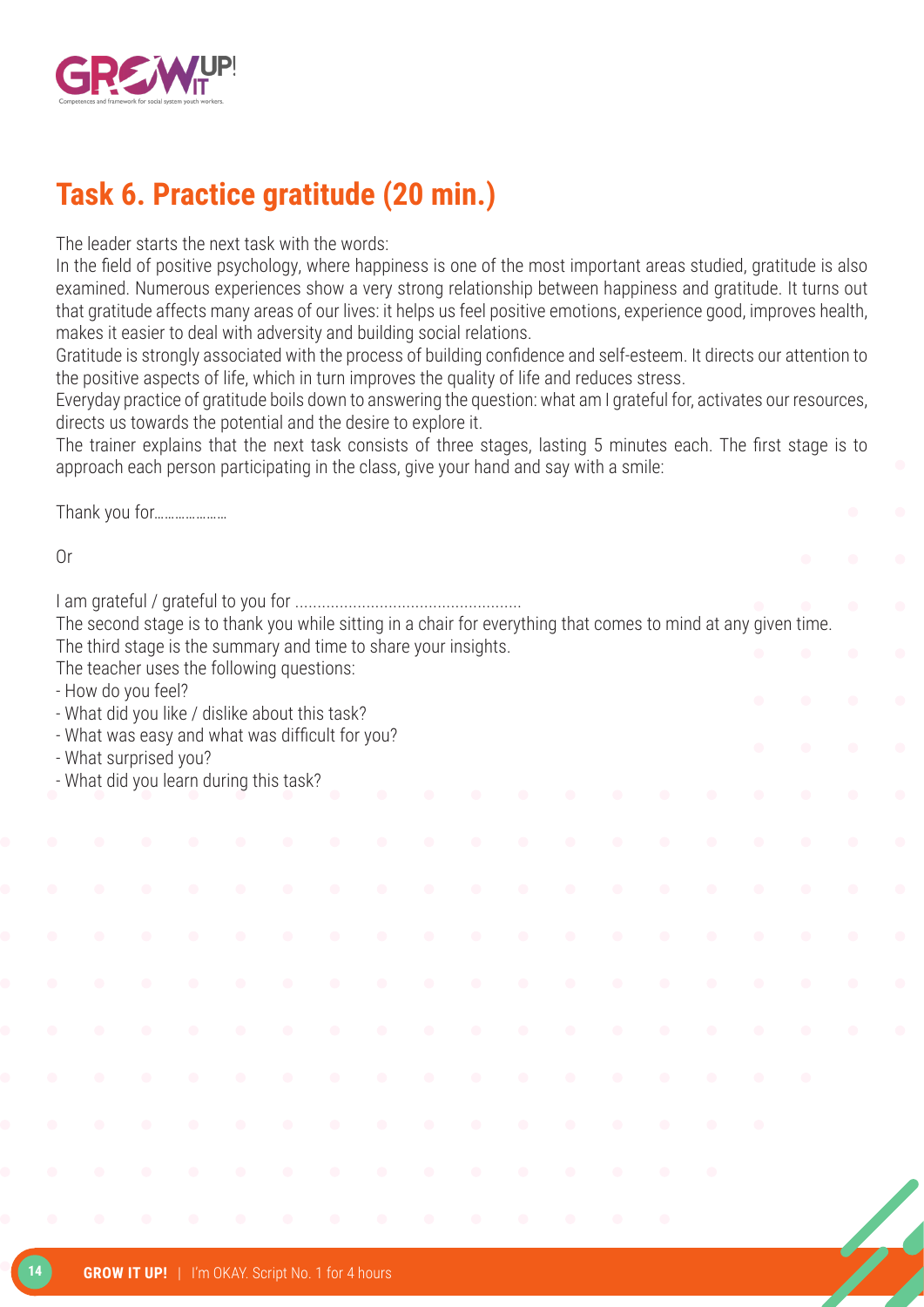

### Task 7. "Resource warehouse" (10 min.)

The teacher informs that the next task will be started during ongoing classes and encourages them to continue after the workshop. Complementing this exercise can be the help of people around you. You can ask family members, friends or acquaintances to add your thoughts about us, as per the table. This will allow us to see what potential others see in us.

Then he distributes work cards 6 to the participants and asks everyone to fill them in using colored pencils and markers.

The time for filling is 7 minutes. After its completion, the trainer asks participants to briefly summarize and share their comments.

### **Work card 5**

My resources

| <b>Talents</b> | <b>Achievements</b> | <b>Skills</b> | <b>Interests</b> |
|----------------|---------------------|---------------|------------------|
|                |                     |               |                  |
|                |                     |               |                  |
|                |                     |               |                  |
|                |                     |               |                  |
|                |                     |               |                  |
|                |                     |               |                  |
|                |                     |               |                  |
|                |                     |               |                  |
|                |                     |               |                  |
|                |                     |               |                  |
|                |                     |               |                  |
|                |                     |               |                  |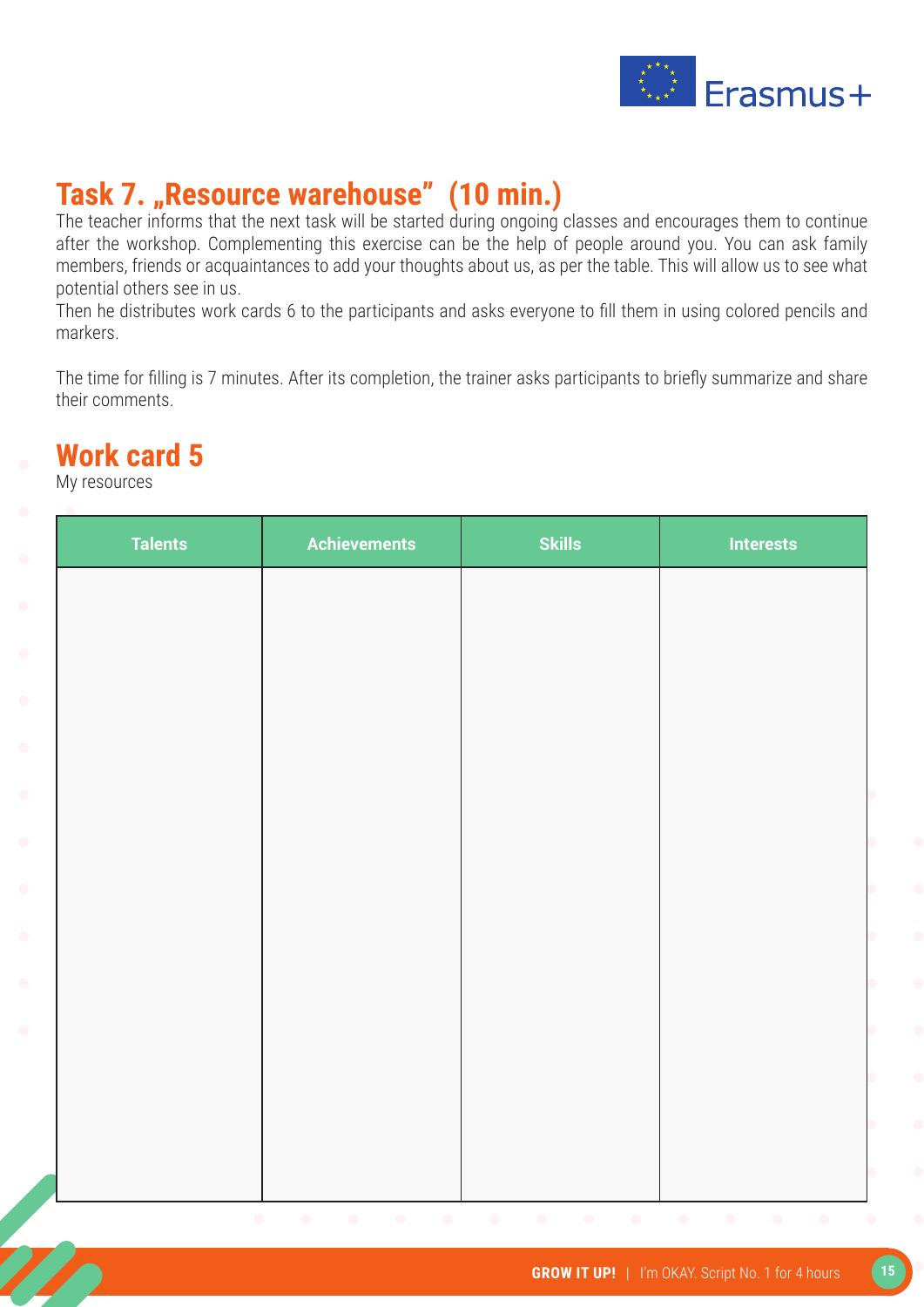

### **Task 8. "Give something good to another" (10 min.)**

The leader asks the participants to sit down to form a circle. He distributes A4 paper to eve-ryone. He asks everyone to write their name at the top of the page and then pass it on to the participant on the left.

The trainer explains that the task is for each participant to write at the bottom of the page something nice for the person whose name appears at the top. It's about answering the question: What do I like / appreciate / what do I like about this person? It is important to write only positive statements that do not contain any rating or "but".

The trainer instructs to write quickly, without hesitating too much, then fold the card so that the words are not visible, and give it to the neighbor on the left. The exercise ends when the pages return to their owners.

The teacher asks you to read the content on the pages and share the conclusions.

- The following questions will be helpful:
- What do you notice?
- How did you feel reading the text on the card?
- What surprised you?
- What did you learn about yourself?
- How has your thinking changed?
- How did this task affect your sense of worth?
- How did it affect your confidence?
- What good are you taking with you for this task?

### **IV. Ending (10 min.)**

The instructor asks participants to sit down in a circle and everyone answers the question:

- What did you like the most about today's workshops?
- What will you take for yourself?
- What are you going out with? What's your plan?
- After completing the participants' speech thank you for participating in the workshop.

After completing all sentences for completing the program, the teacher asks you to complete evaluation questionnaires. After taking the surveys, the teacher distributes diplomas.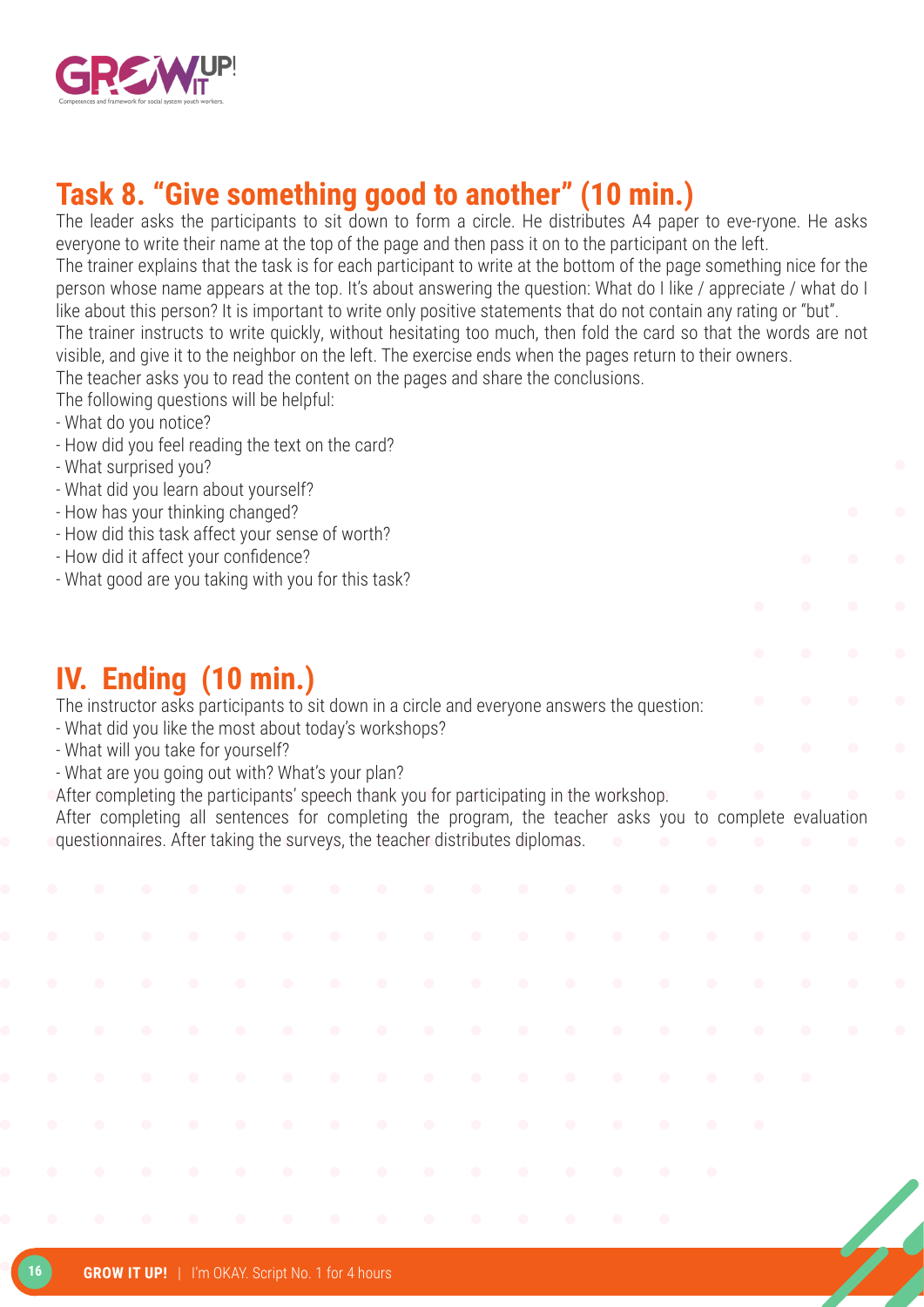### **EVALUATION SURVEY**

#### **I'm OKEY**

#### **"Only in themselves everyone carries their treasure and there the source finds inspiration"**

Dear Participant/Dear Participant,

We hope that the workshop was interesting for you and you could learn many interesting things. We want to receive feedback from you, so we will be very grateful for your time and for completing the questionnaire below.

The questionnaire is anonymous.

1. Did the workshop provide you with useful tips and techniques on how to deal with and analyze the situation in relation to decision-making about your working life and its stages?

|  | Definitely yes                                                                                       | Rather yes | Rather no | Definitely no                                                                                                        |
|--|------------------------------------------------------------------------------------------------------|------------|-----------|----------------------------------------------------------------------------------------------------------------------|
|  | life, especially when it comes to strengthening your competences related to contacts with the group? |            |           | 2. Did the workshop provide you with useful tips and techniques on how to deal with different situations in everyday |
|  | Definitely yes                                                                                       | Rather yes | Rather no | Definitely no                                                                                                        |
|  | 3. Do you feel that after this workshop you have more influence and chances to achieve your goals?   |            |           |                                                                                                                      |
|  | Definitely yes                                                                                       | Rather yes | Rather no | Definitely no                                                                                                        |
|  | 4. Which part of the workshop did you like the most and why?                                         |            |           |                                                                                                                      |
|  | 5. Was the topic of the workshop interesting for you?                                                |            |           |                                                                                                                      |
|  | <b>YES</b><br>N <sub>O</sub>                                                                         |            |           |                                                                                                                      |
|  |                                                                                                      |            |           |                                                                                                                      |
|  |                                                                                                      |            |           |                                                                                                                      |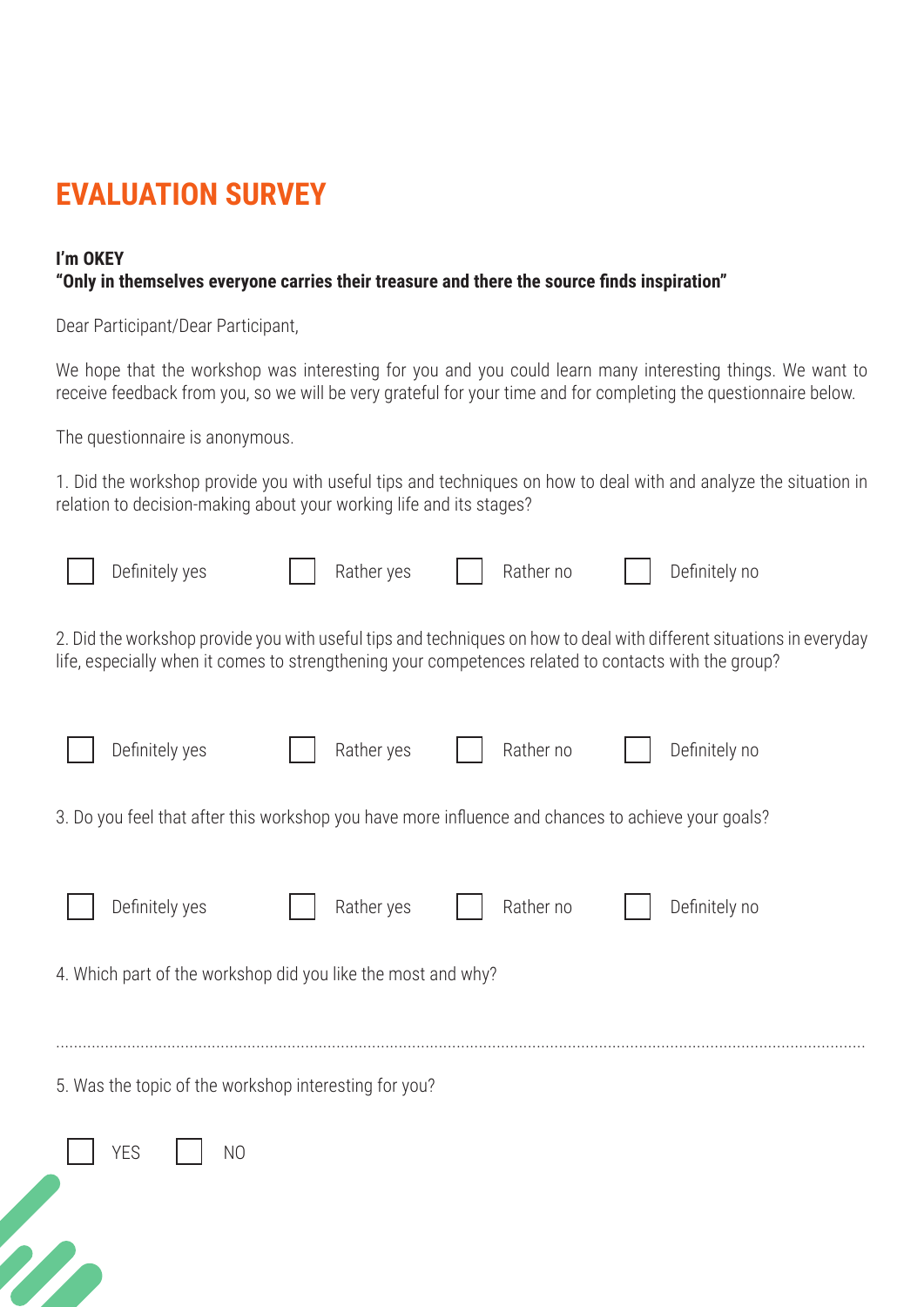

#### 6. If YES, please list the topics that would be interesting for you.

| 7. Additional commentary |  |
|--------------------------|--|

Thank you for completing the questionnaires!